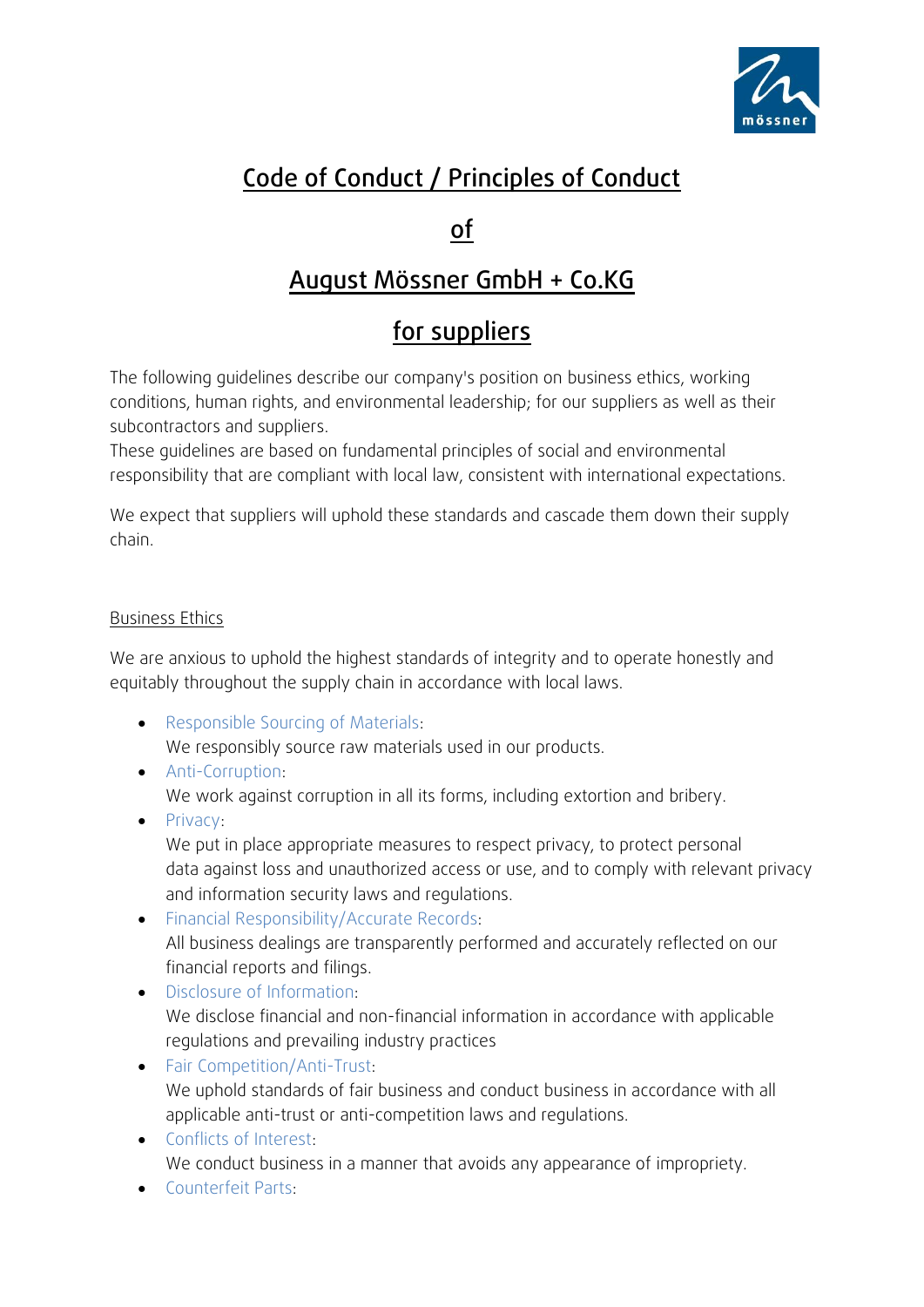

We minimize the risk of introducing counterfeit and/or diverted parts and materials into deliverable products.

• Intellectual Property:

We respect valid intellectual property rights and use commercially reasonable practices to protect the transfer of confidential technology and know-how.

- Export Controls and Economic Sanctions: We comply with applicable restrictions on the export or re-export of goods, software, services and technology, as well as with applicable restrictions on trade involving certain countries, regions, companies or entities and individuals.
- Protection of Identity and Non-Retaliation: We establish processes that allow concerns to be raised anonymously with confidentiality and without retaliation.

#### Environment

We support a proactive approach to environmental responsibility by protecting the environment, conserving natural resources and reducing the environmental footprint of their production, products and services throughout their life-cycle.

- Energy Consumption & Greenhouse Gas Emissions: We implement a comprehensive energy reduction strategy and management program while increasing use of renewable energy.
- Water Quality & Consumption: We effectively reduce, reuse, and recycle water with responsible treatment of wastewater discharges to protect the environment and improve overall water quality.
- Air Quality: We routinely monitor, appropriately control, minimize and to the extent possible, eliminate emissions contributing to local air pollution.
- Natural Resources Management and Waste Reduction: We encourage and support the use of sustainable, renewable natural resources while reducing waste and increasing reuse and recycling.
- Responsible Chemical Management: We identify, minimize or eliminate the use of restricted substances in manufacturing processes and finished products to ensure regulatory compliance. We are also aware of any use of reportable substances in processes and finished products, and actively investigate suitable substitutes.